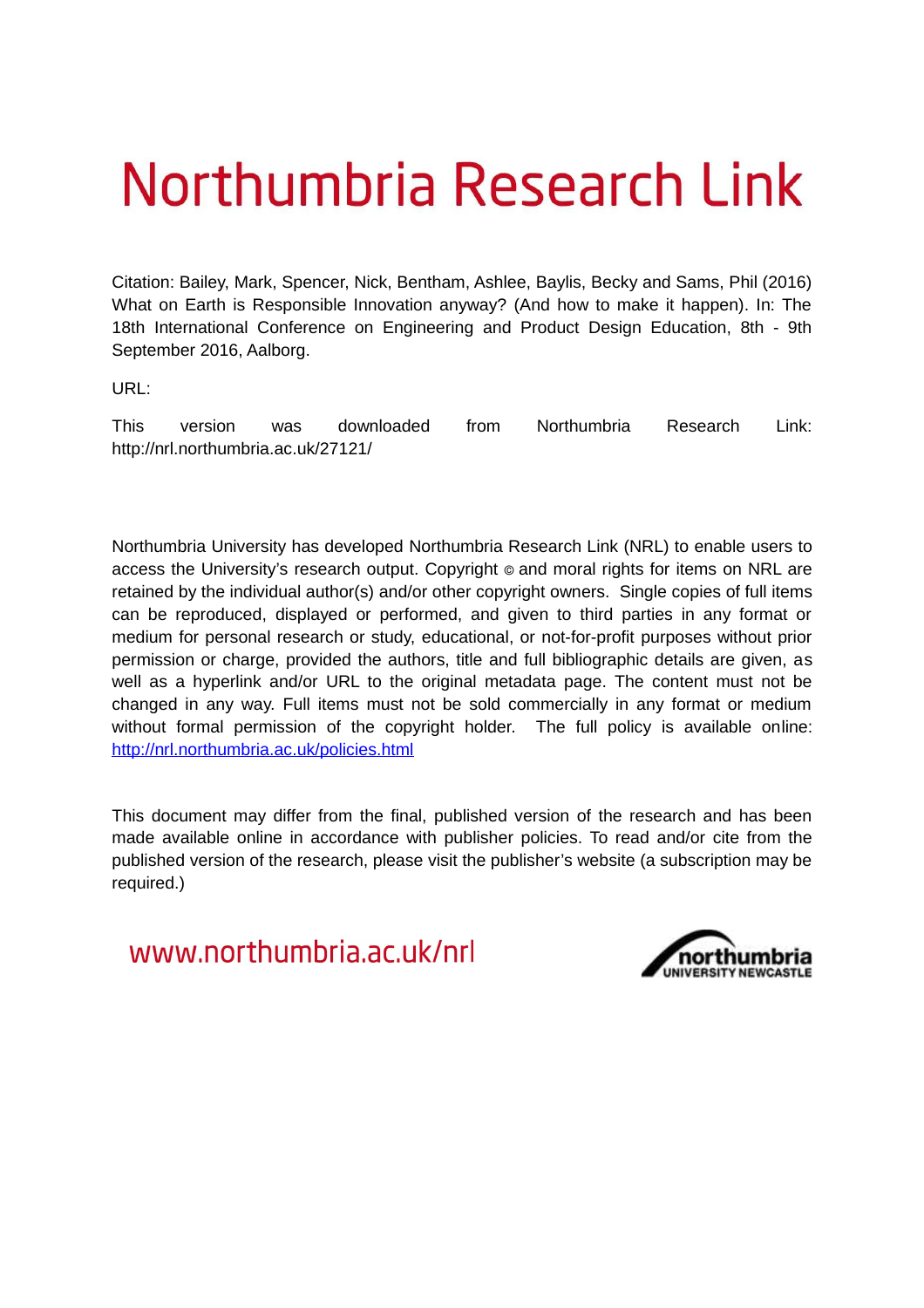# WHAT ON EARTH IS RESPONSIBLE INNOVATION ANYWAY? (AND HOW TO MAKE IT HAPPEN)

#### **ABSTRACT**

The case for Responsible Innovation has been well articulated in the areas of science research and Corporate Social Responsibility in business. This paper presents a case for adopting a design-led approach in order to promote responsibility in innovation. It uses a case-study review of ten years of innovation projects to explore the similarities and differences between approaches to Social Innovation and Commercial Innovation in order explore the values of design-led Responsible Innovation across these contexts. The research draws upon industry expertise, Masters projects and theoretical models. In particular it relates the attributes of the design-led approach to the four dimensions model proposed by Stilgoe et al. [6]. It concludes by proposing a framework that draws upon notions of Deep Empathy as proposed by Michlewski [3], Dynamic Mapping, Consequence Visioning and Toggling between micro and macro views.

*Keywords: Responsible Innovation; Design-led, Multidisciplinary Innovation*

# 1 INTRODUCTION

The design-led Responsible Innovation Research Group at Northumbria University brings together experience and expertise in design-led innovation practice conducted over more than a decade. It is multidisciplinary and it conducts its research through an integrated academic practice model [1] that sees students, academics and external partners cooperating in partnership to address real-world challenges and deliver authentic learning. Education in this multidisciplinary innovation practice was established at Northumbria University in 2008 following pilot studies conducted in 2006 and 2007. It was founded on three principles [2]:

- To create a physical and mental environment in which creativity would be nurtured
- To develop a community of practice in which a 'common language' would be learned
- To promote shared values through developing self-awareness in pursuit of collaborative learning.

At the time that these principles were derived, 'shared values' referred to the working practices and terms of engagement adopted in the teams pursuing cooperative learning. In conducting this study, the authors have identified that there is another set of values that are equally important. These are personal values and it is apparent that these can influence individual students' attitude when they approach a project. This, in turn, affects the collective attitude of the group towards that project. Additionally, Michlewski [3] in his book, Design Attitude, discusses the characteristics of the design profession's unique attributes, one of which he describes as forming 'Deep Empathy' with consumers. He suggests that *"using true empathy requires courage, honesty and abandoning one's mental models".* This research indicates that projects where Deep Empathy is achieved on an individual level (through adopting a design-led approach) can help to transcend disciplinary mental models and norms and thereby promote more responsible innovations.

For the purposes of this paper, 'context' refers to the situation and focus of the innovation; Social Innovation and Commercial Innovation.

#### 2 SCOPE

This study aims to demonstrate how adopting a design-led approach supports teams in pursuit of Responsible Innovation. It connects what we already understand about Responsible Innovation with design-led multidisciplinary innovation practices and establishes focus for future studies that will promote this type of practice as the norm. It is based upon the findings of a public debate and a review of Masters projects undertaken over the past decade.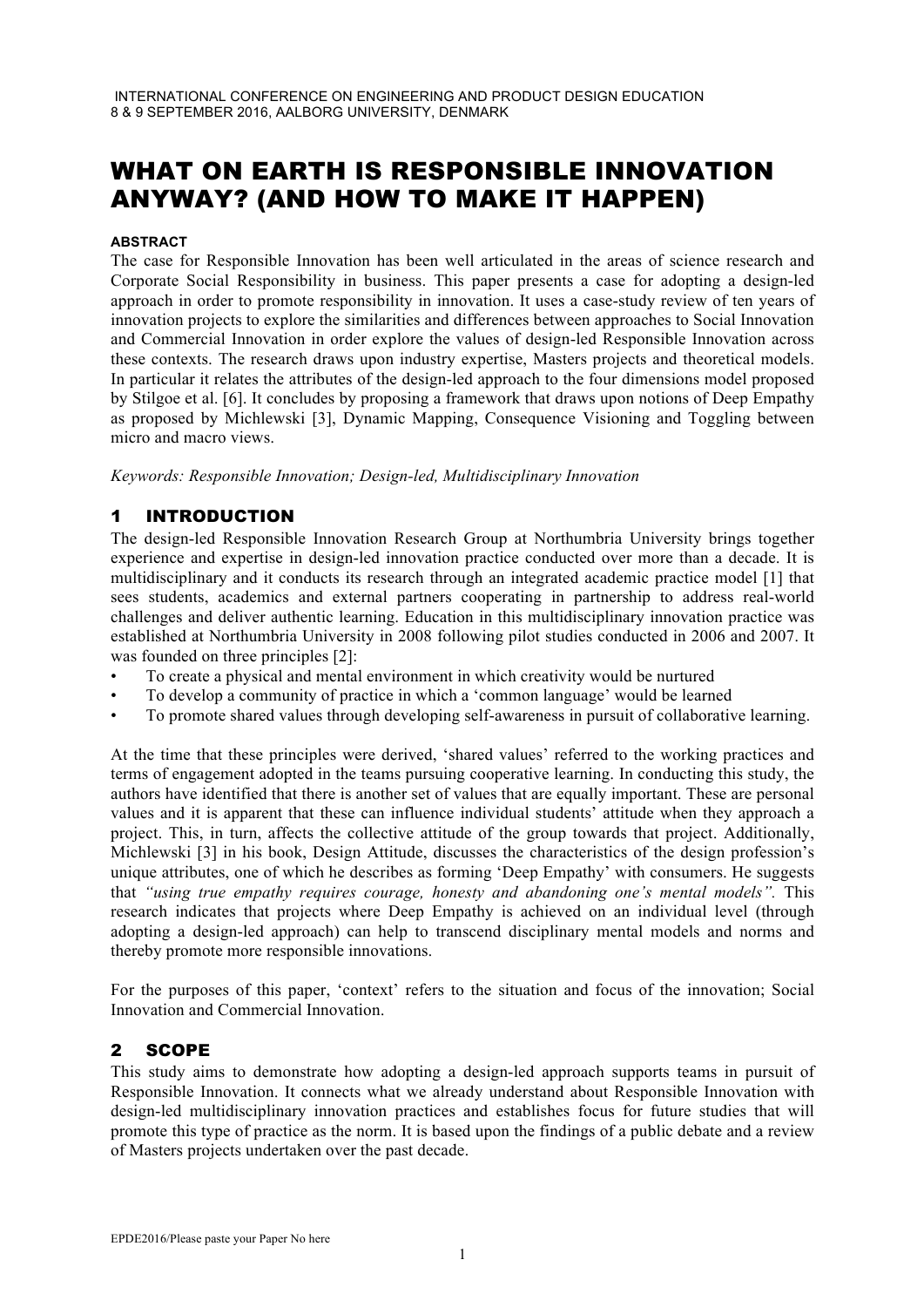### 3 BACKGROUND

Innovation is about change. Dye [4] suggests that innovation is 'bright ideas realised' whilst Berkun [5], defines innovation as delivering 'significant positive change'. Change inevitably has consequences; the positive, intentional changes which are the purpose of the innovation and unintended, unforeseen consequences. It is reasonable to assume that innovators set out with good intentions, focused on improving something in whichever context their work is situated. It is also fair to assume that Social Innovation is focused on doing good in a societal context, whilst commercial innovation may be primarily interested in doing more business good and less societal bad. The distinction becomes important when we understand individual motivation within innovation teams.

#### **3.1 Responsible Innovation**

In the past decade, the notion of Responsible Innovation has gained momentum. Seeking more ethical and social balance to innovation has been the focus of those academics who have explored 'Responsible Innovation' [6] [7]. Their work has centred around scientific research and innovation. Stilgoe et al. [6] propose four Dimensions as being important to delivering Responsible Innovation; Anticipation, Reflexivity, Inclusion and Responsiveness. Together, they suggest that these offer a more socially democratic model of moral and ethical governance for science research and innovation.

Amongst the business community, Corporate Social Responsibility has become increasingly important as brands have sought to become more 'transparent' in their practices. Literature suggests that the focus of developing CSR strategy within some organisations has been more toward satisfying commercial benefit by influencing consumer perceptions than on driving socially responsible innovation. This is changing and the emergence of organisations such as the Ellen MacArthur Foundation who have used a Circular Economy model to promote both the social and commercial benefits of adopting a systemic approach to innovating responsibly are gathering momentum [8].

#### **3.2 Design-led Multidisciplinary Innovation**

Transformative innovation requires multidisciplinary expertise employed in both the co-creation of the problem-space as well as potential solutions [9] [10]. A Design-led approach to multidisciplinary innovation is particularly effective when addressing complex, 'wicked' problems [11] [12] [13] because it allows stakeholders with different disciplinary priorities to explore future scenarios from different perspectives and across different innovation horizons. Rationalising the competing demands of commerce, the environment, legislation and consumer-demand in any situation, is surely a wicked problem!

Essential to the success of multidisciplinary team working is that the members all share a common purpose that takes precedence over their individual agendas. Finding, and seeing, a common purpose can be difficult when the collaborators bring with them their own disciplinary 'baggage' and frame the situation from their own standpoint. This can be the standpoint of their disciplinary knowledge and practice, the standpoint of their organisation, or their particular role within it, or their own personal standpoint. Invariably, it is a combination of all three [14]. The methods that a design-led approach employs; externalizing, visualizing, prototyping, iterating all act as mediators in helping teams arrive at their common purpose.

# 4 METHODOLOGY

This study has been conducted using a mixed methodology; an auto-ethnographic and discursive approach to case-study review to establish broad principles and trends; a public debate to establish a consensus definition; on-line survey and review of student learning to understand how protagonists' motivations are affected by the two different innovation contexts.

#### **4.1 Case study review**

The authors have developed, through a decade of collaborative research with Unilever and other external partners, a design-led multidisciplinary methodology that facilitates commercial and social innovation and strategic decision-making based on generative research, design and mapping of all relevant technological, manufacturing, materials, business, retail, regulatory and consumer factors (existing & predicted). The majority of the case study projects in this study have adopted versions of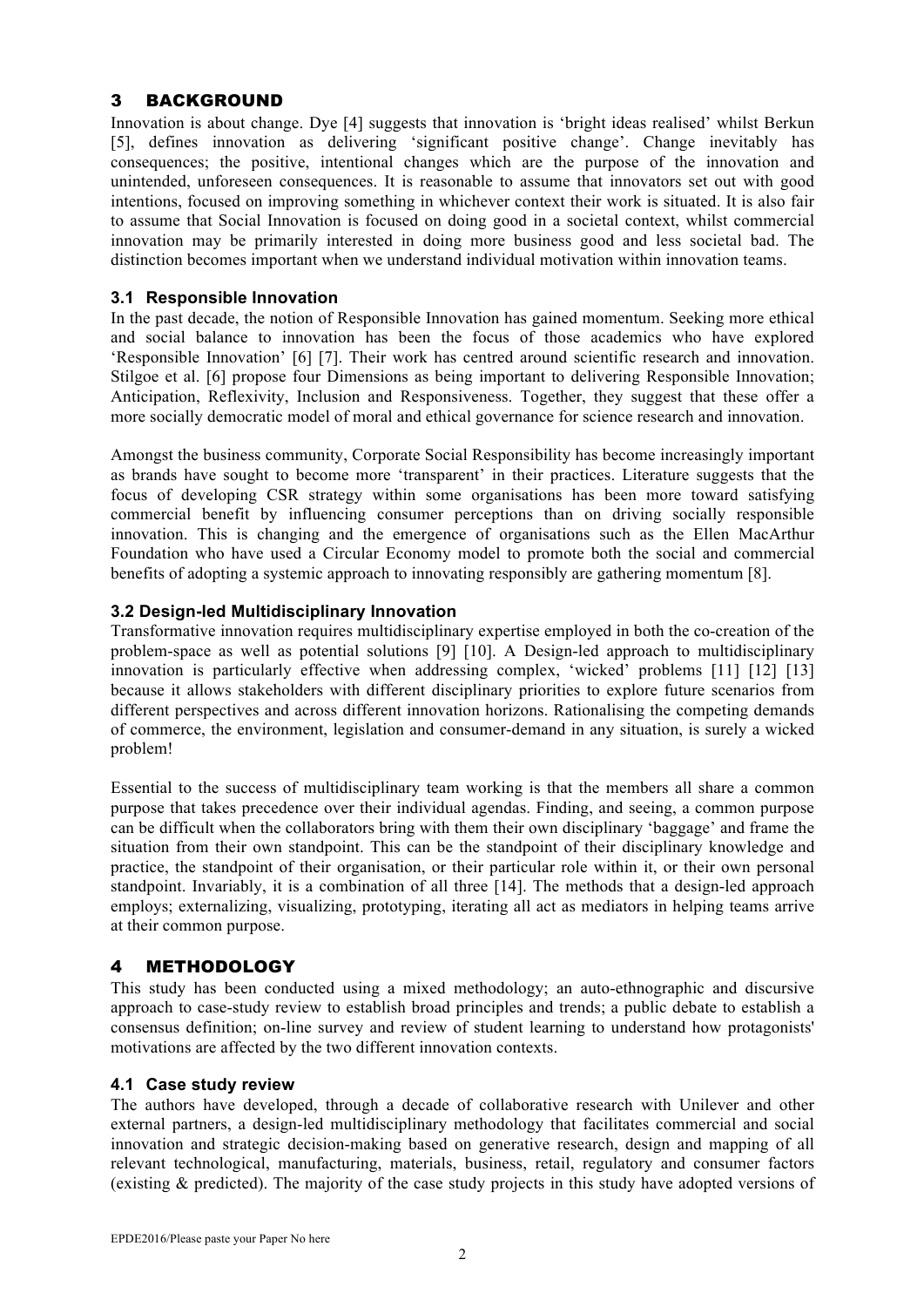this methodology. It uses design approaches as a mediator to conceptualise and model solutions that enable teams to predict the consequences of R+D decision-making. This methodology allows the project team to alter the 'lens' through which proposals are viewed in order to accentuate chosen attributes. With experience of working in this way, students who don't have a design background, gradually adopt some of the designerly approaches to communicating stakeholder stories and emerging ideas themselves. Establishing tangible and compelling communications allows the team to connect closely (form Deep Empathy) with stakeholders and envision future scenarios from multiple stakeholder perspectives and, therefore, consider the consequences of their adoption.

Royal Academy of Engineering Visiting Professor, Dr Phil Sams describes the work undertaken by the Responsible Innovation Research Group and their students thus;

*"the group's laboratory comprises the studio and the students; the experiments are real projects solving real problems with real organisations. These experiments produce a 'swamp of data' in the shape of ideas. By studying the data we can map trends, see what's going on, what issues recur and what methods work well in what situation…*

The 'laboratory' in question has, for the past seven years, been a Masters degree programme in Multidisciplinary Innovation described by Aftab et al. [15] in the following way;

*Over 7 years and 7 graduating classes, 154 students, from 15 different disciplines and 20 different nations, and 17 academics have innovated with 62 companies (regional national and global), across all sectors. 7 spin-out companies have been started, 6 PhDs registered, 12 research projects published, new systems, services and products have been developed and 3 new organisational functions have been created all by students of ONE Multidisciplinary Innovation Masters degree.*

The authors have reviewed the projects undertaken with these companies in order to understand the differences of approach and learning inherent in the different contexts and the relationship of these approaches to Stilgoe et al.'s Dimensions. Through this the group has been able to explore innovation practice over time.

#### **4.2 Public debate**

Outside this 'laboratory', the authors were interested to explore Responsible Innovation in a broader societal context and posed the question 'What On Earth Is Responsible Innovation Anyway?' to the audience at a public debate conducted as part of the 'Designing the Future' series hosted jointly by Northumbria University and Tyne & Wear Archives & Museums. An audience of 60 business-leaders, academics, students and general public were shown a case-study project by the University which illustrated challenges around diminishing resources and increased pollution [16] and another by Unilever that demonstrated Circular Economy thinking in practice on a global scale. A chaired discussion was then conducted that explored: 'How might we most responsibly investigate innovation consequences and openly debate their potential implications?' The discussion was recorded and individuals were invited to contribute their own definitions through a design template.

#### **4.3 Reflection on learning and on-line survey**

Two approaches have been employed in order to gain understanding of how students' motivations are affected by the different innovation contexts. Students involved in these projects have been assessed on a Portfolio of Practice that requires them to give a factual account of what took place, a reflection upon what they have learned and to relate this to relevant theories. An on-line survey was employed to further explore these findings.

# 5 FINDINGS

The authors have found that Deep Empathy with stakeholders motivates protagonists to do GOOD and strive for project success and that a design-led approach promotes this empathic stakeholder centricity. Furthermore, designerly ways of creating compelling narratives facilitate foresight and prediction.

#### **5.1 Public Enquiry Event**

Reviewing the responses from the Public Enquiry activity, along with literature, we have concluded that a simple definition of Responsible Innovation can be derived;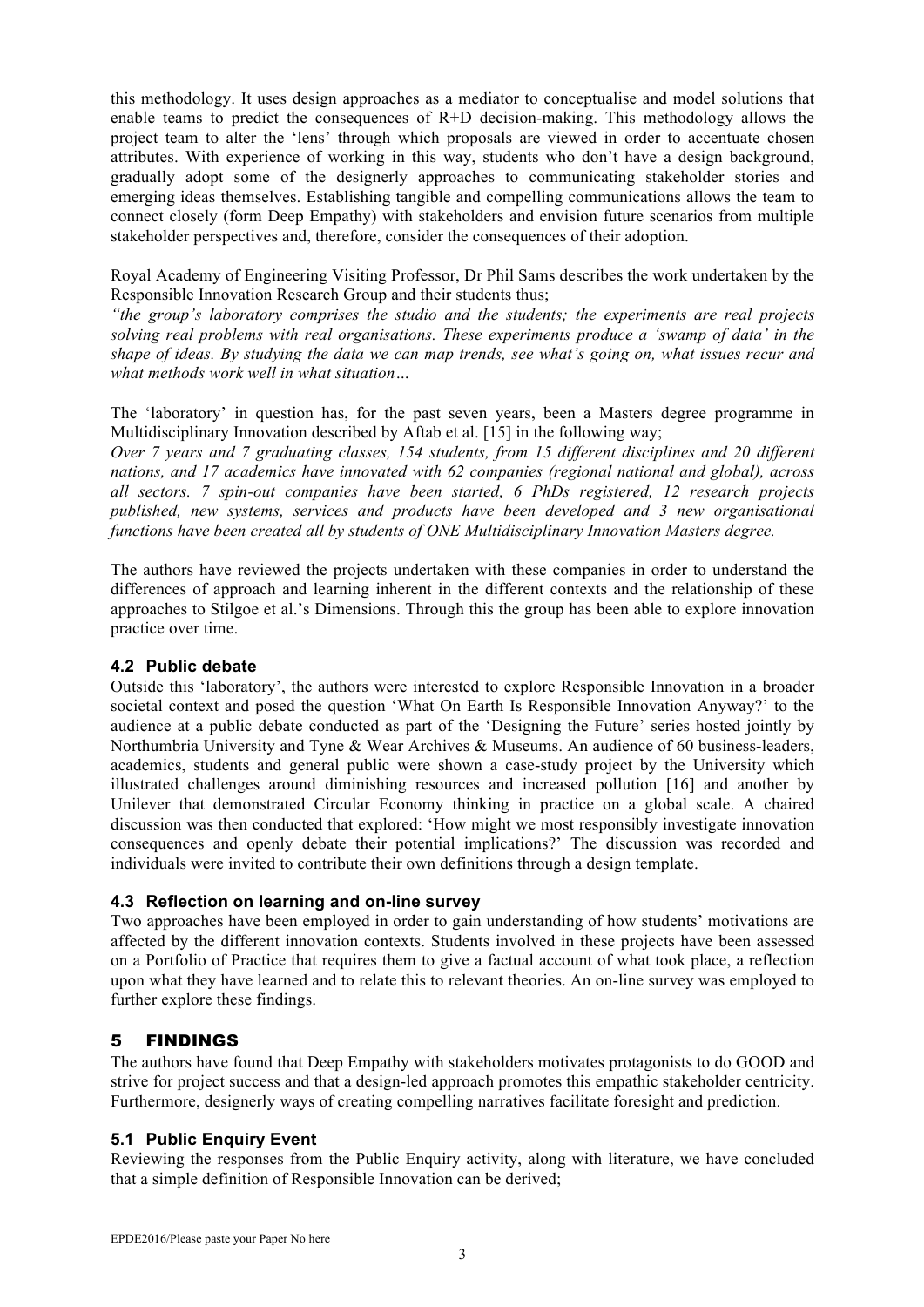*Responsible Innovation is democratic, has a social conscience and is concerned with the impact and consequences of innovations the nature of which are dependent upon their context.* 

This definition along with Stilgoe et al.'s Dimensions gave focus to the project review where the authors have sought to identify context-dependent differences and elements in the design-led approach that could be influential in driving towards more Responsible Innovation.

#### **5.2 Project Review**

The projects conducted with the 62 companies were identified as falling into one or other context; Social Innovation and Commercial Innovation. The distinction is not absolute; projects with a clear social motive often need to be fiercely commercial in order to deliver sustained social benefit whilst projects with a commercial objective need to be mindful of society in order to protect brand reputation and respond to CSR metrics. In classifying the projects for this study, we have taken the primary objective of the brief as the determining factor. Of the total projects undertaken, around 60% have a greater commercial bias. Projects with a social bias tended to be undertaken with smaller organisations that fall within the SME category.

#### *5.2.1 Impact of context*

From a review of the Portfolio of Practice reflections, it appears that students' motivations to succeed in delivering innovation were greater in social innovation projects conducted with smaller organisations where they have worked more closely with 'decision makers'. In Social projects, they were better able to connect directly with stakeholder networks including the ultimate beneficiaries and this helped them feel that they could make a greater difference and that their work would deliver actionable results. There is evidence in their portfolios that the more closely they could identify with the circumstances of the stakeholders, the more committed they became to deliver a positive outcome no matter how hard it was to do; their attitude was focused on delivering a real result, not just a good project because they had developed a Deep Empathy with the stakeholders. Additionally they have arrived at a common purpose more quickly and with greater clarity. We have observed three possible reasons for this;

1, Scale - projects were with smaller organisations with greater access to 'decision-makers'.

2, Context – projects tended to be 'closer to home' for the students and they have been able to connect directly with the problem-owners or potential beneficiaries of the innovation.

3, Empathy – students reported an empathic position when representing the problem-owners in group activities; this connection tended to transcend the barriers identified by Kyffin et al.

#### *5.2.2 The leadership role of design*

The authors have observed that adopting a design-led approach offers significant benefit. The designers' role in these project situations is interesting because it is a dual role. As team-member the designer brings the disciplinary knowledge and skills of their field of practice; product, system, service, communication, fashion etc. in the same way that the mechanical engineer or marketer does. However, the designer also brings the ability to translate rapidly the complex 'swamp of data' generated by the collective into tangible and testable stories, images, models and prototypes for evaluation. The application of designerly methods and tools in this way acts in a facilitatory capacity. We have also observed that designers in these group settings are particularly comfortable with 'toggling' between the macro (world) and micro (consumer) view of any given situation. In their Portfolio of Practice reflections, students of all disciplines invariably note that designers assumed a leadership or 'facilitating' role.

The project review also allowed the authors to understand more about how the design-led approach helps multidisciplinary teams to succeed. The Portfolio of Practice evidence suggests that it delivers value in a number of ways:

- Through the creation of narratives and stories it facilitates establishment of the Common Purpose
- Through its co-creative, externalizing and iterative methods it brings insights to life in order to frame the problem space and connect with stakeholders
- By visualizing, prototyping and creating compelling communications of possible solutions it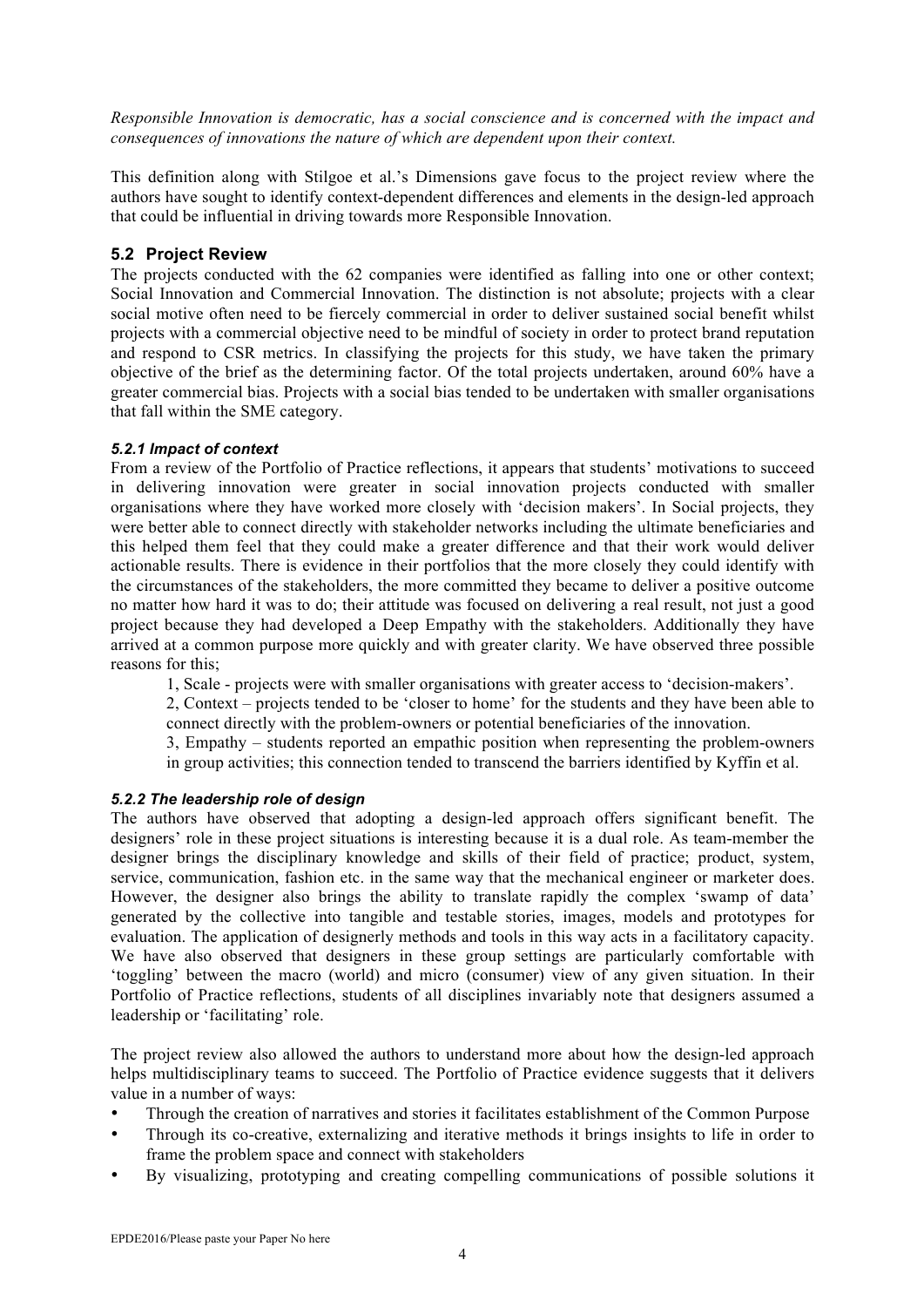promotes critique from multiple perspectives

• By visually mapping potential solutions against multiple metrics it promotes prediction and supports decision-making

Specifically when we consider these aspects in light of Stilgoe et al.'s Four Dimensions, we can see a clear correlation:

| <b>Dimension</b> | Design-led attribute                                                                     |
|------------------|------------------------------------------------------------------------------------------|
| Anticipation     | Design is inherently future-focused. Case study projects highlight prevalence of 'what   |
|                  | if?' questioning throughout design-led phases of projects.                               |
|                  | A foresight model has been developed and adopted in recent projects.                     |
| Reflexivity      | Design is driven by continual process of exposure, critique and refinement. Case         |
|                  | studies demonstrate individual and collective reflexivity, openness and sense of         |
|                  | purpose; 'what are we doing, how are we doing it, why are we doing it $\&$ for whom?'    |
| Inclusion        | Good designing is participatory. Case studies demonstrate a high level of design-led     |
|                  | stakeholder engagement in problem-framing and solution-making.                           |
|                  | Especially evident in social innovation projects                                         |
|                  | Responsiveness Good design learns from, predicts and responds to changing circumstances. |
|                  | Case study evidence shows that design-led approach is particularly agile allowing        |
|                  | generative research to be re-framed and re-focused as changing circumstances dictate     |

*Table 1. Stilgoe et al.'s Four Dimensions aligned to Design Attributes*

#### *5.2.3 Online survey*

The online survey was conducted in order to further probe the apparent motivational effect of working on Social Innovation projects. The past five years' cohorts were invited to respond to the survey which sought to understand which type of project they found more motivating and why. The quantitative results did not appear to support the initial findings; 20% preferred Commercial Innovation, 33% Social Innovation and 47% 'both the same'. However, the qualitative data revealed a difference in attitude to both. Many cited Commercial Innovation projects as being motivational as they were directly relatable to future career aspirations. In contrast, their motivation for Social Innovation was predominantly focused on doing good:

*"The commercial innovation seemed to be with larger organisations and it felt like those presented opportunities after MDI i.e. Great for my cv or networking opportunities. The social innovation stimulated my commitment as much but for different reasons i.e. Felt great to be involved in local community projects and had more scope to make a change with the organisation." – respondent 9*

*"Commercial Innovation: Stimulated me in the sense of having a good opportunity to practice for my future employment. Social Innovation: Stimulated me in the sense of having the opportunity to help PEOPLE" – respondent 12*

# 6 CONCLUSIONS - MAKING RESPONSIBLE INNOVATION HAPPEN

The authors propose that establishing Deep Empathy with the whole stakeholder network can help to drive responsible behaviour irrespective of the focus of the challenge. Whilst this is an attribute that Michlewski identifies as being natural amongst designers, the authors suggest that adopting a designled approach can establish such empathy within all actors in multidisciplinary teams.

If we consider our earlier definition; *Responsible Innovation is democratic, has a social conscience and is concerned with the impact and consequences of innovations the nature of which are dependent upon their context*, we can see that there may be opportunity to harness some of the factors that have contributed to responsibly successful projects reviewed in this study in order to establish a framework for delivering Responsible Innovation by design.

This framework would ensure that the following considerations are employed in any project where a responsible outcome is prioritized (and we would argue that this is the only acceptable type of outcome). Adopting a design-led approach in order to create and communicate compelling narratives that bring the problems and potential solutions to life, this framework would enable;